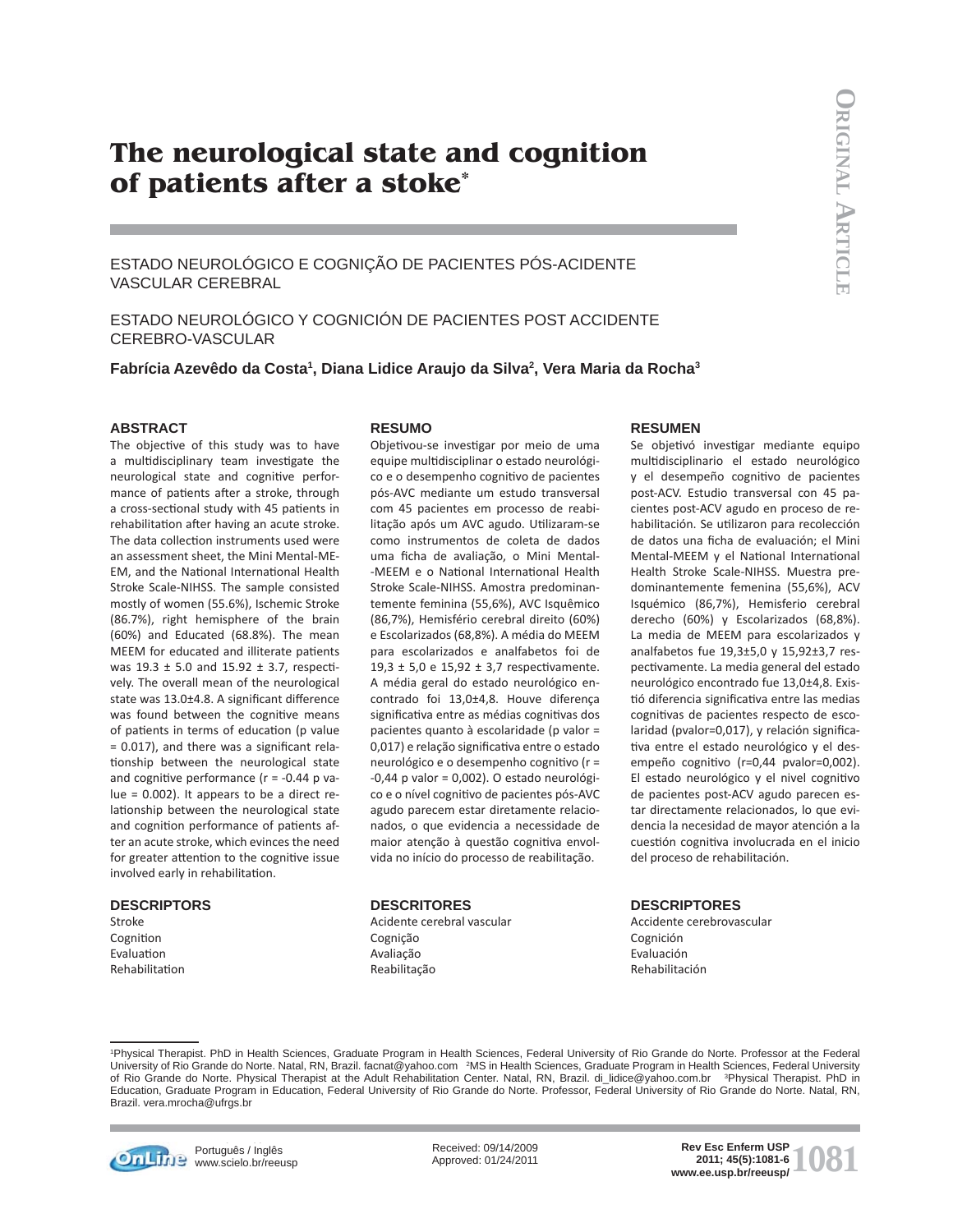

# **INTRODUCTION**

Cerebrovascular Accident (CVA) is defined by the World Health Organization (WHO) as an acute neurological dysfunction of vascular origin followed by the sudden or rapid occurrence of signs and symptoms related to compromised focal areas in the brain $<sup>(1)</sup>$ .</sup>

The incidence of CVA has grown due to increased life expectancy, causing changes in the population's lifestyle<sup>(2)</sup>. CVA is the cause of 9% of deaths around the world, ranking second after ischemic heart diseases<sup>(3)</sup>.

The proportion of deaths from CVA is 10-12% in Western countries, while 12% of these deaths occur in people younger than 65 years old $(3)$ . In Brazil, the distribution of deaths caused by diseases in the circulatory system have increased in significance among young adults older than 20 years of age and has become the main cause of death among those in the 40 years old age range, and predominating in the subsequent age groups $(4-5)$ .

CVA is a common disease having a great impact on world public health because it is the main cause of neurological impairment and important motor and cognitive dysfunctions<sup>(2)</sup>. Those surviving a CVA generally face residual impairment such as paralysis of muscles, stiffness of the affected body parts, loss of joint mobility, diffuse pain, memory problems, difficulties in oral and written communication, and sensory disabilities $(2,4)$ .

The growth of the elderly population has increased the risk for the onset of cognitive impairment since the risk for CVA occurrence also increases $^{(6)}$ . Cognitive dysfunctions are

the main causes of impairment in people older than 65 years of age in industrialized countries. Taking into account that Brazil is considered a developing country whose classification for elderly individuals includes those around 60 years of age, such information is even more relevant $(1,6)$ .

Reports in the literature indicate that 5% to 10% of the elderly population presents some cognitive decline. Since CVA is one of the main causes of this type of impairment, the incidence of cognitive disorders in the population surviving a CVA varies from  $12\%$  to  $56\%$ <sup> $(6-7)$ </sup>. CVA can be considered the main cause of cognitive impairment in elderly individuals, affecting about 50% of patients, both in the acute and chronic phases $(7-8)$ .

Cognitive impairment is very common after a CVA and can affect attention, memory and the association of these two skills. Such a fact reduces the organization of thoughts, leading to a disorganized language process, including problems related to speech and the sequential production of words, compromising one's ability to understand written and spoken information $(9)$ .

The ability of patients to succeed in rehabilitation depends on their motivation, social-family support, and, most importantly, their cognitive condition.

Individuals with sequelae resulting from a CVA frequently need to take part in a rehabilitation program. Rehabilitation is a set of actions aimed to reestablish and maintain one's physical functions; educate the patient and family; and reinsert the patient into the family's and social  $circle^{(1,5)}$ . The ability of patients to succeed in rehabilitation depends on their motivation, social-family support, and, most importantly, their cognitive condition $(10)$ .

The presence of cognitive disorders is an important predictor of recovery, directly affecting the patients' rehabilitation and recovery process $(11)$ . Many studies suggest that a patient's cognitive state can influence the results of treatment, given the fact that the techniques used in the process require some cognitive skills such as the evocation and execution of instructions $(10)$ .

These patients are required to learn new skills to perform exercises and recall instructions during the rehabilitation process. Thus, an individual's compromised memory, for instance, can affect the success of a rehabilitation program<sup>(12)</sup>.

In this context, an early diagnosis, jointly with the prognosis of the patient's cognitive potential, can be very important to determining the best strategy to implement for these patients, since interventions designed to recover from and/or compensate for cognitive impairment can be initiated during the acute phase of CVA, which is an important factor in treatment effectiveness $^{(8)}$ .

> However, even though there is mention in the literature of cognitive impairment after a brain damage, most studies addressing cognitive functioning after a CVA have focused on the development of dementia $(13)$ .

Data concerning the relationship between the patients' neurological states at the time they begin physical therapy and their cognitive performance is limited.

Therefore, therapeutic procedures are limited since there are few studies guiding the implementation of a therapeutic program focused on patients' cognitive needs.

This study reports the neurological state and cognitive performance of post-CVA patients that are part of a physical therapeutic rehabilitation program, investigated by a multi-disciplinary team (Physical Therapists, Occupational therapists and speech and hearing therapists).

# **METHOD**

This is a cross-sectional analytical study. The population was composed of patients with CVA who received physical therapy from the five largest public services in the city of Natal, RN, Brazil (the physical therapy units at the Onofre Lopes University Hospital, Potiguar University, Asa Norte Clinical Center, José Carlos Passos Clinical Cen-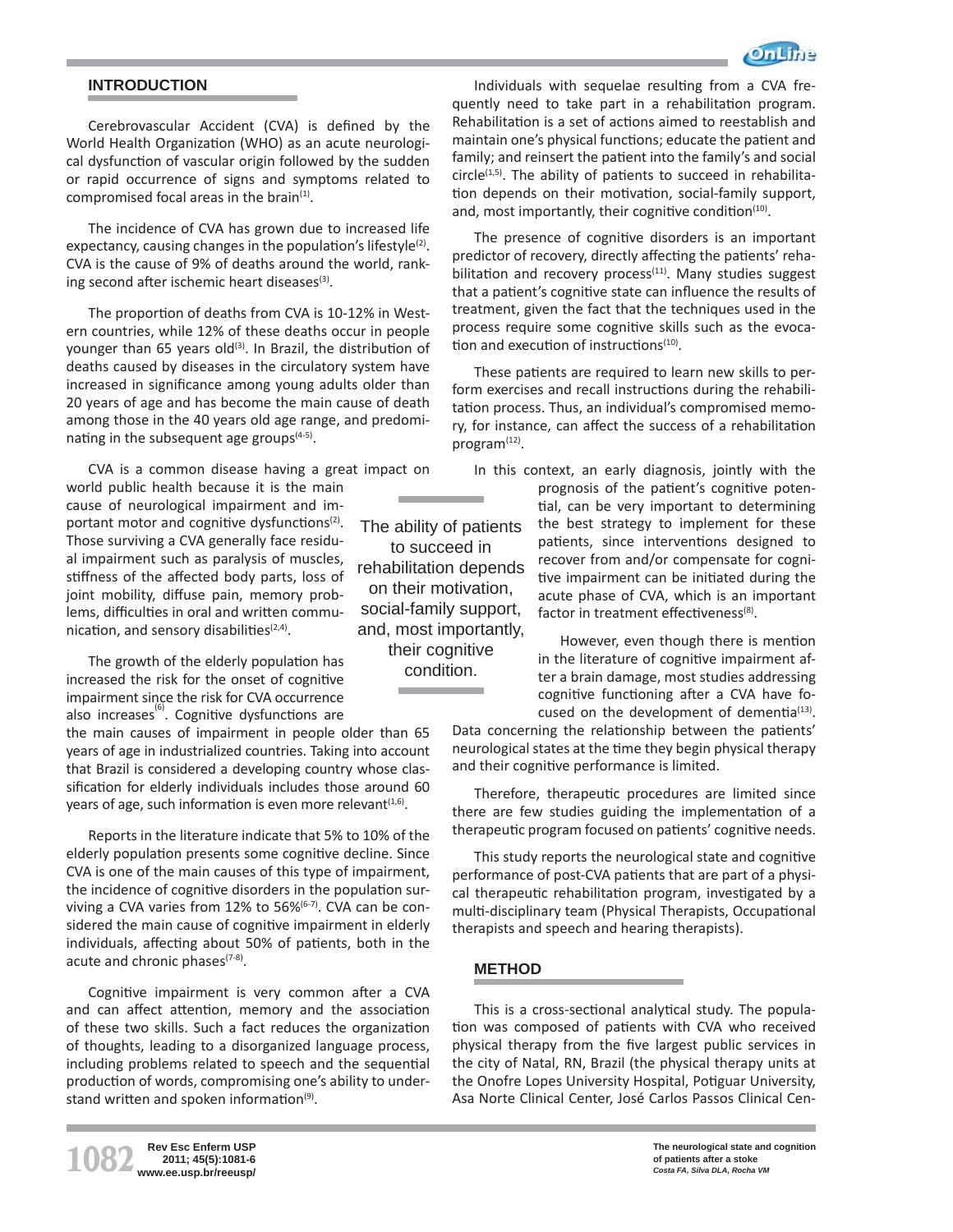

ter, and Adult Rehabilitation Center) between May 2007 and May 2008.

The contingency sample was composed of 45 individuals selected according to the following inclusion criteria: (a) having a CVA diagnosis confirmed by complementary exam (CT or MRI); (b) having been cared for by the physical therapy service in one of the chosen institutions in the research period; (c) being 40 to 90 years old; (d) time of CVA less than three months prior at the time of assessment; and (e) CVA had to be unilateral and nonrecurrent.

Exclusion criterion was the presence of associated pathologies that could cause cognitive sequelae beside those caused by CVA, such as Parkinson and Alzheimer's disease. Patients with severe aphasia and visual impairments were also avoided.

## *Data collection instrument*

A physical therapy form was used to collect general information about patients, such as identification, clinical condition, history of current disease, pathological and family antecedents, lifestyle, medication and physical assessment (palpation and inspection) according to the model used by the Physical Therapy Service at the Onofre Lopes University Hospital (HUOL-UFRN).

The Mini Mental State Examination (MMSE) was used to evaluate the cognitive condition of patients. This instrument identifies evidence of cognitive impairment in patients<sup> $(14)$ </sup> and is divided into seven dimensions including: time and spatial orientation, immediate memory, attention and calculus, evocation, language and visual construction. Its total score varies from 0 to 30. This instrument was validated for Brazil and takes into account the age and educational level of the interviewed individuals<sup>(15)</sup>.

The Stroke Scale by the National Institute of Health (NIHSS), the validity and reliability of which is well documented both in Brazilian and international literature, was used to quantitatively assess the neurological state of patients<sup>(16-18)</sup>. This scale is composed of 11 items that include: level of consciousness, eye movements, visual fields, facial palsy, motor function and limb ataxia, sensory, language, dysarthria, and spatial neglect<sup> $(18)$ </sup>. In this scale, the higher the patient's score, the more severe is his/her neurological state. Scores below 5 at the time of admittance suggest mild clinical severity; scores between 6 and 13 indicates moderate severity; and scores equal to or greater than 14 indicate a more advanced level of clinical severity<sup>(16)</sup>.

## *Data collecti on procedures*

The research project was initially submitted to the Research Ethics Committee guiding research with human subjects at the Federal University of Rio Grande do Norte (UFRN). After its approval, in accordance with resolution 196/96 protocol No. 12/2007 CEP/UFRN, the researchers were trained to collect data in order to standardize the procedures. Before the application of the protocol, each participant was informed of the study's objectives and limitations and signed a free and informed consent form confirming their voluntary participation. The instruments were applied only once at the beginning of the physical therapy.

The data obtained were tabulated and statistically analyzed through SPSS version 13.0. According to the Kolmogorov-Smirnov normality test and a level of significance fixed at 5%, a normal distribution of data was assumed in this study.

Descriptive statistics (frequency, averages and standard deviation) are presented to characterize the investigated sample. Inferential statistics was applied to the remaining analyses. To verify the existence of significant differences between the cognitive averages concerning education, the Student *t* test was initially used in independent samples and Pearson's correlation test was applied to check for the existence of a correlation between cognitive performance and the neurological state of patients.

# **RESULTS**

The studied sample was characterized in terms of personal aspects (gender, marital status, age and schooling) and clinical aspects (etiology of CVA, affected brain hemisphere, manual motor dominance). The results indicated a sample of 45 predominantly female (55.6%) and married patients (57.8%). The average age of the individuals was 65.6 years old  $(\pm 10.6)$ . The majority had attended primary school (n=21, 46.6%), followed by illiterate individuals (n=14, 31.1%).

In relation to clinical characteristics, the most prevalent CVA etiology was Ischemic CVA (86.7%) and the right brain hemisphere was the most affected (60%). In relation to laterality, 86.7% of the patients were right-handed.

In relation to the patients' neurological condition, the average score obtained by patients in the NIHSS in relation to their clinical severity was  $13.0 \pm 4.8$ . In relation to their cognitive performance, the average obtained in the MMSE by illiterate patients was 15.92 ±3.75 and by educated patients was 19.32 ±5.0. A statistically significant difference was found in the cognitive averages of patients in relation to schooling (p value = 0.017) (Table 1).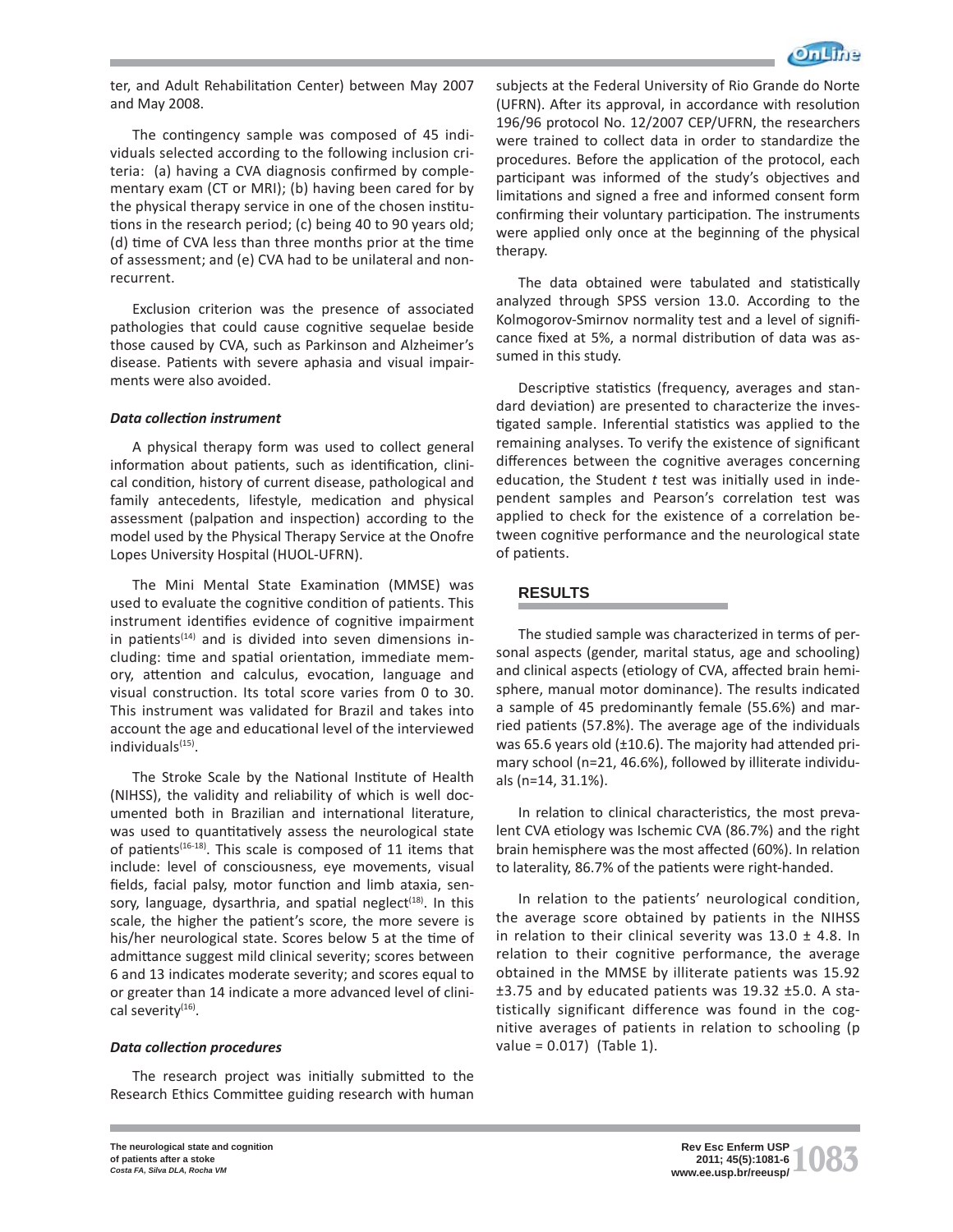

| <b>Table 1</b> – Characterization of patients in relation to personal and |
|---------------------------------------------------------------------------|
| clinical aspects – Natal, RN, Brazil 2008                                 |

| <b>Variables</b>       | Patients( $n = 45$ )      |                    |
|------------------------|---------------------------|--------------------|
| Gender                 |                           |                    |
| Female                 | $25(55.6\%)$              |                    |
| Male                   | 20 (44.4%)                |                    |
| <b>Marital Status</b>  |                           |                    |
| Divorced               | $03(3.7\%)$               |                    |
| Single                 | $03(3.7\%)$               |                    |
| Widowed                | 13 (28.9%)                |                    |
| Married                | 26 (57.8%)                |                    |
| Education              |                           |                    |
| Illiterate             | $14(31.1\%)$              |                    |
| Primary School         | $21(46.6\%)$              |                    |
| Secondary School       | $9(20\%)$                 |                    |
| Bachelor's Degree      | $1(2.2\%)$                |                    |
| Manual motor dominance |                           |                    |
| Right                  | 39 (86.7%)                |                    |
| Left                   | $6(13.3\%)$               |                    |
| CVA etiology           |                           |                    |
| Ischemic               | 39 (86.7%)                |                    |
| Hemorrhagic            | $6(13.3\%)$               |                    |
| CVA brain hemisphere   |                           |                    |
| Right                  | $27(60\%)$                |                    |
| Left                   | 18 (40%)                  |                    |
| Age - assessment       | 65.6 anos $\pm$ 10.6 anos |                    |
| <b>NIHSS</b>           | $13.0 \pm 4.8$            |                    |
| MMSE*                  |                           |                    |
| Illiterate             | $15.92 \pm 3.75$          | p valor* = $0,017$ |
| Educated               | $19.32 \pm 5.0$           |                    |

Source: study's data.

\*CVA – Cerebrovascular accident; NIHSS – NIH Stroke Scale; MMSE – Mini Mental State Examination.

Finally, when analyzing the existence of a relationship between the patients' neurological state and cognitive performance, we verified the presence of a negative and significant relationship (r= -0.34 p-value =0.002), which shows that the greater the neurological severity, the worse the cognitive performance of patients (Figure 1).

# **DISCUSSION**

Current rehabilitation programs directed to post-CVA patients neglect the cognitive dimension of these patients, which seems to hinder the success of their treatment. Appropriate treatment may favor recovery in patients who are cognitively compromised when admitted into a rehabilitation unit in the initial phase of  $CVA^{(6)}$ . With this in mind, this study was conducted to investigate, using a multi-disciplinary team, the neurological state and cognitive performance of post-CVA patients with up to three months of brain damage at the time they were admitted into the public physical therapy services in the city of Natal, RN, Brazil.



Source: study's data. \*NIHSS - National Institute of Health Stroke Scale; MMSE – Mini Mental State Examination.

**Figure 1** – Correlation between the post-CVA patients' neurological condition and cognitive performance - Natal, RN, Brazil - 2008

The results revealed a sample of patients with an average age of 65 years old, a fact consistent with the literature that reveals a greater concentration of individuals older than 60 years of age with cardiovascular diseases $(1,4)$ . Additionally, the initial assessment showed a moderate neurological state (average of NIHSS  $13 \pm 4.8$ ), which indicates the need to understand the cognitive level of these patients to implement a more effective treatment.

Some authors report that the final score obtained by patients in the NIHSS at the time of their admittance into the therapy service can help plan the recovery of patients by predicting the care required in the long term $(16)$ . According to these authors, more than 80% of patients scoring less than 5 points at the time of admittance are discharged quickly without major intercurrences. Those scoring between 6 and 13, however, usually require a more elaborate rehabilitation program. Finally, those scoring 14 or more, frequently require more intensive rehabilitation care and for a more prolonged period $(16)$ .

The cognitive dimension is evident in the case of patients with severe levels of neurological impairment because the severity of CVA seems to be related to a tendency for individuals to present cognitive dysfunction. Such a dimension stands out when one acknowledges the need for cognitive integrity to experience therapeutic success.

The effect of the patients' cognitive condition in the CVA rehabilitation process presents a different context $(10)$ .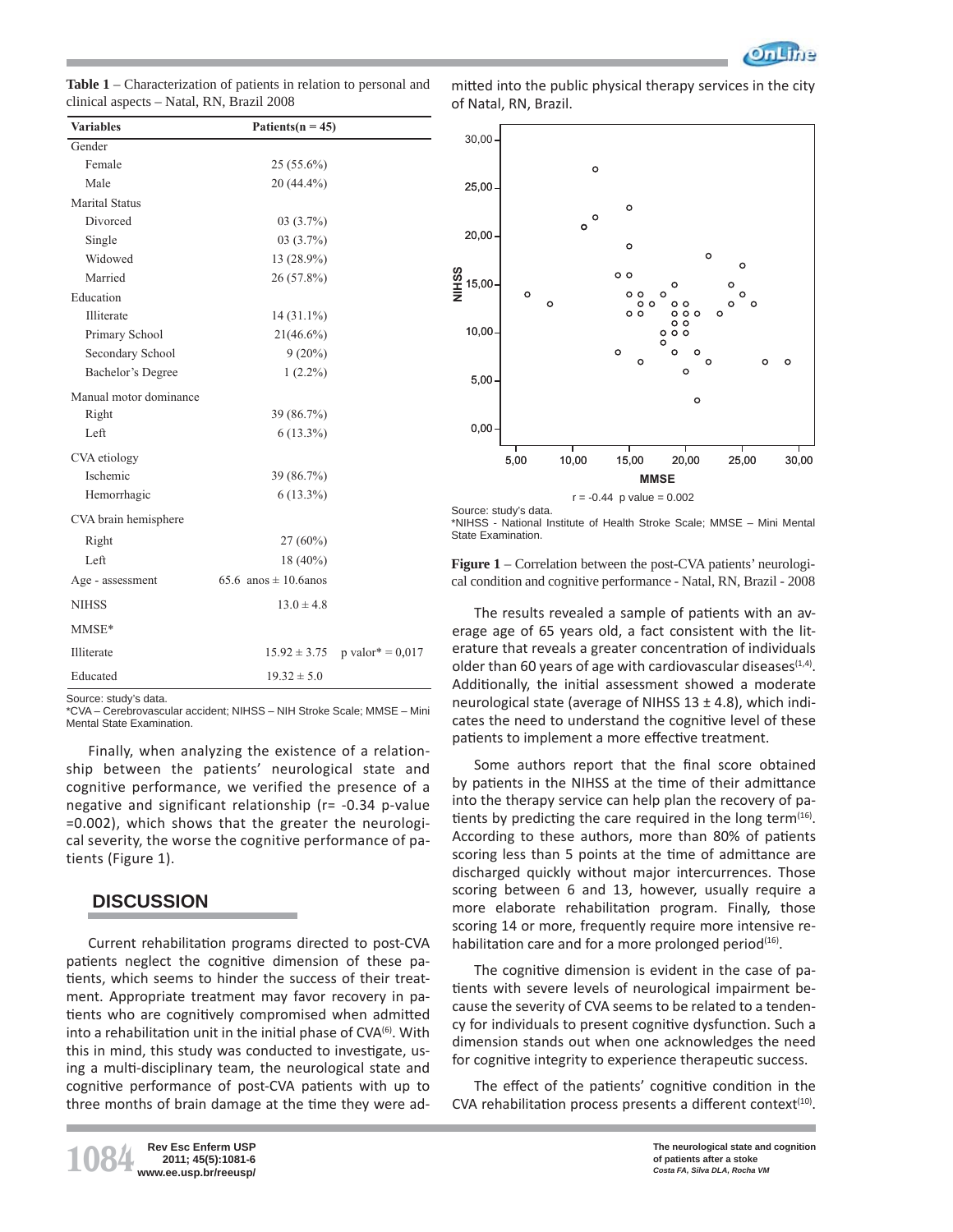

It occurs because the effect of cognition on the rehabilitation process is a matter of great controversy and has led the scientific community to much debate<sup>(11-12)</sup>. Researchers have reported that patients with cognitive impairment can improve their functioning when attending a rehabilitation program $(10)$ .

In this context, various studies have tried to identify the relation between the success of rehabilitation and the degree of cognitive impairment, leading researchers to suggest that a cognitive assessment should be part of the rehabilitation process $(10-12)$ . Studies with post-CVA patients have shown that individuals with some cognitive deficit present unsatisfactory results in the rehabilitation process. This may occur in patients with sensory or attention deficit, or compromised learning and comprehension skills<sup>(11-12)</sup>.

In agreement with this rationale, some researchers suggest that an individual's cognitive state can influence the results of treatment because the techniques used in this process require certain cognitive skills, such as evocation and performance of instructions, and these skills are generally compromised in these patients<sup>(10)</sup>.

In this study, the cognitive assessment of patients was performed using the MMSE. The results indicated that the averages obtained by patients in this instrument were below the cutoff points proposed for the Brazilian population in the MMSE validation<sup>(15)</sup>, both for educated and illiterate patients, suggesting this population presented some level of cognitive impairment.

A study using the MMSE and addressing the diagnosis of dementia in Brazil proposed cutoff points of 23 and 24 for educated elderly individuals and 19 and 20 for illiterate individuals, highlighting the influence of patients' educational level on their cognitive performance<sup> $(15)$ </sup>. Such findings are corroborated by those obtained in this study in which educated patients presented cognitive averages greater than that of illiterate patients; the difference was statistically significant (p value=0.017).

Finally, we investigated whether the neurological state of patients at the time they were admitted into the physical therapy service was related to their cognitive performance. A negative and very significant relation

# **REFERENCES**

- 1. World Health Organization (WHO). Cerebrovascular disorders. Geneva: WHO; 1978.
- 2. Andrade LM, Costa MFM, Caetano JA, Soares E, Beserra EP. A problemática do cuidador familiar do portador de acidente vascular cerebral. Rev Esc Enferm USP. 2009;43(1):37-43.
- 3. Donnan GA, Fisher M, Macleod M, Davis SM. Stroke. Lancet. 2008;371(9624):1612-23.

was found, which was evidence that the more severe the neurological state of patients, the worse was their cognitive performance.

Such a fact is highly relevant for the implementation of a rehabilitation program. The cognitive-motor influence is of considerable clinical importance, since the performance of exercises requires simultaneous motor and cognitive skills<sup>(19)</sup>. Therefore, cognitive domains affected by neurological impairment should be identified so that more coherent treatment planning is devised and, consequently, patients achieve improved recovery from neurological and cognitive damage<sup>(19-20)</sup>.

An early diagnosis jointly with the prognosis of potential cognitive recovery can be very important in the determination of better interventions to be implemented for these patients, since interventions intended to recover from and/or compensate for cognitive impairment could be initiated in the CVA acute phase, which is important for treatment effectiveness $(8)$ .

## **CONCLUSION**

According to the findings of this study, we conclude that the level of neurological severity found in the initial assessment of patients at the time they were admitted into the physical therapy service was moderate and the cognitive performance was below the Brazilian cutoff points. Additionally, the study indicated that these two variables seem to be directly related, which shows the need to pay more attention to the cognitive dimension involved at the beginning of the rehabilitation process of these patients.

Despite the relevance of the findings, this study presents a certain limitation since potential influences of how extensive the damage was and the topography of damage on the cognitive state of the studied patients were not considered. However, since the NIHSS was applied and this instrument evaluated the severity of an individual's neurological condition, we believe this limitation has little significance for this study. Hence, we expect that its findings will contribute to future studies addressing the cognitive level of post-CVA patients, aiming to develop therapeutic interventions consistent with this clinical situation.

- 4. Falcão IV, Carvalho EMF, Barreto KML, Lessa FJD, LeiteVMM. Acidente vascular cerebral precoce: implicações para adultos em idade produtiva atendidos pelo Sistema Único de Saúde. Rev Bras Saúde Mater Infant. 2004;4(1):95-102.
- 5. Caetano JA, Damasceno MMC, Soares E, Fíalho AVM. Rehabilitation process experience after a cerebral vascular accident: a qualitative study. Online Braz J Nurs [Internet]. 2007 [cited 2010 Jan 12];6(2). Available from: http://www.objnursing.uff. br/index.php/nursing/article/view/j.1676-4285.2007.801